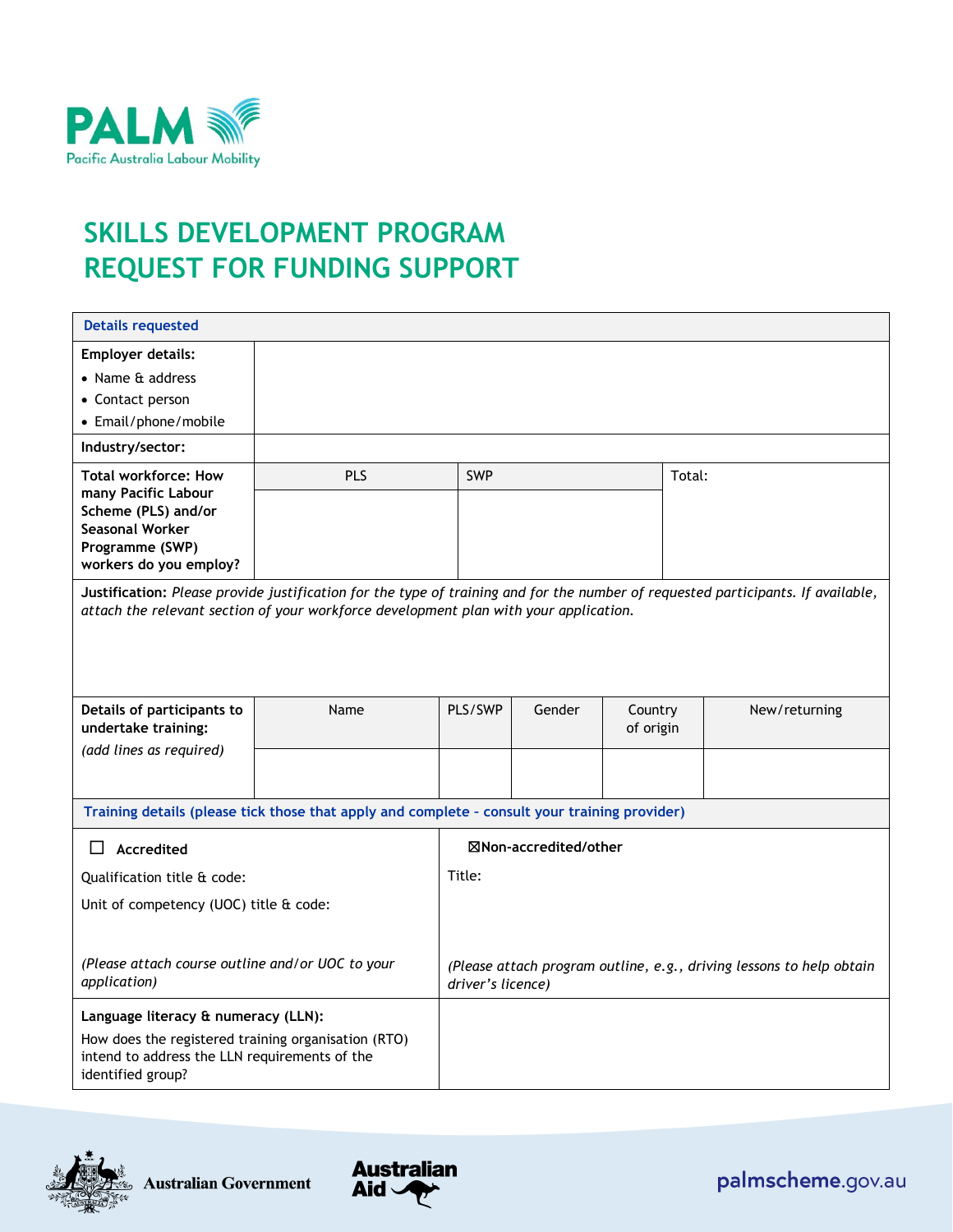| <b>Cultural context:</b><br>Please consult your training provider and explain how<br>they intend to contextualise delivery to ensure it is<br>culturally appropriate and meets the learning needs of<br>the Pacific and/or Timor-Leste workers? |  |                     |  |
|-------------------------------------------------------------------------------------------------------------------------------------------------------------------------------------------------------------------------------------------------|--|---------------------|--|
| Date & time for training:<br>(Training must be undertaken within 4 weeks of the<br>date of approval)                                                                                                                                            |  |                     |  |
| <b>Registered training organisation</b>                                                                                                                                                                                                         |  |                     |  |
| Name & RTO number:                                                                                                                                                                                                                              |  |                     |  |
| Address:                                                                                                                                                                                                                                        |  |                     |  |
| Contact:                                                                                                                                                                                                                                        |  | Email:              |  |
| Phone:                                                                                                                                                                                                                                          |  | Mobile:             |  |
| Training provider details (if not an RTO)                                                                                                                                                                                                       |  |                     |  |
| Name:                                                                                                                                                                                                                                           |  |                     |  |
| Address:                                                                                                                                                                                                                                        |  |                     |  |
| Contact:                                                                                                                                                                                                                                        |  | Email:              |  |
| Phone:                                                                                                                                                                                                                                          |  | Mobile:             |  |
| Cost for training payable by employer (please attach                                                                                                                                                                                            |  | Total cost: \$      |  |
| quote from the training provider):                                                                                                                                                                                                              |  | Cost per worker: \$ |  |
| <b>Funding reimbursement</b>                                                                                                                                                                                                                    |  |                     |  |
| Employer agrees to cover cost of training and be reimbursed by the PLF. The following documents are to be submitted within<br>4 weeks upon completion of training for reimbursement:                                                            |  |                     |  |

- Copy of invoice from training provider outlining training listed in the approved request for funding support.
- A receipt/remittance for payment for training/course listed in the approved request for funding support.
- An invoice from the employer for the total amount listed on the receipt. The invoice should include the following: o account name including contact details
	- o BSB number/account number.
- Copy of certificates/tickets for each worker provided to the PLF (after training is completed).
- Evidence of participation (e.g., attendance records) will be required for all PLF reimbursements regardless of result.
- For participants who do not achieve competency, or pass the training course, applications for reimbursement will only be considered where evidence supports at least 75% attendance.

#### **Please note: The PLF requires ALL of the above documentation before proceeding to payment.**

| Employer name | Signature | Date                                                                                                                                                                                                                                                          |
|---------------|-----------|---------------------------------------------------------------------------------------------------------------------------------------------------------------------------------------------------------------------------------------------------------------|
|               |           |                                                                                                                                                                                                                                                               |
|               |           | $\Box$ I hereby declare that all information provided in this application is accurate and true. I understand that providing false or<br>misleading information could impact on the funding reimbursement process and future request for funding applications. |







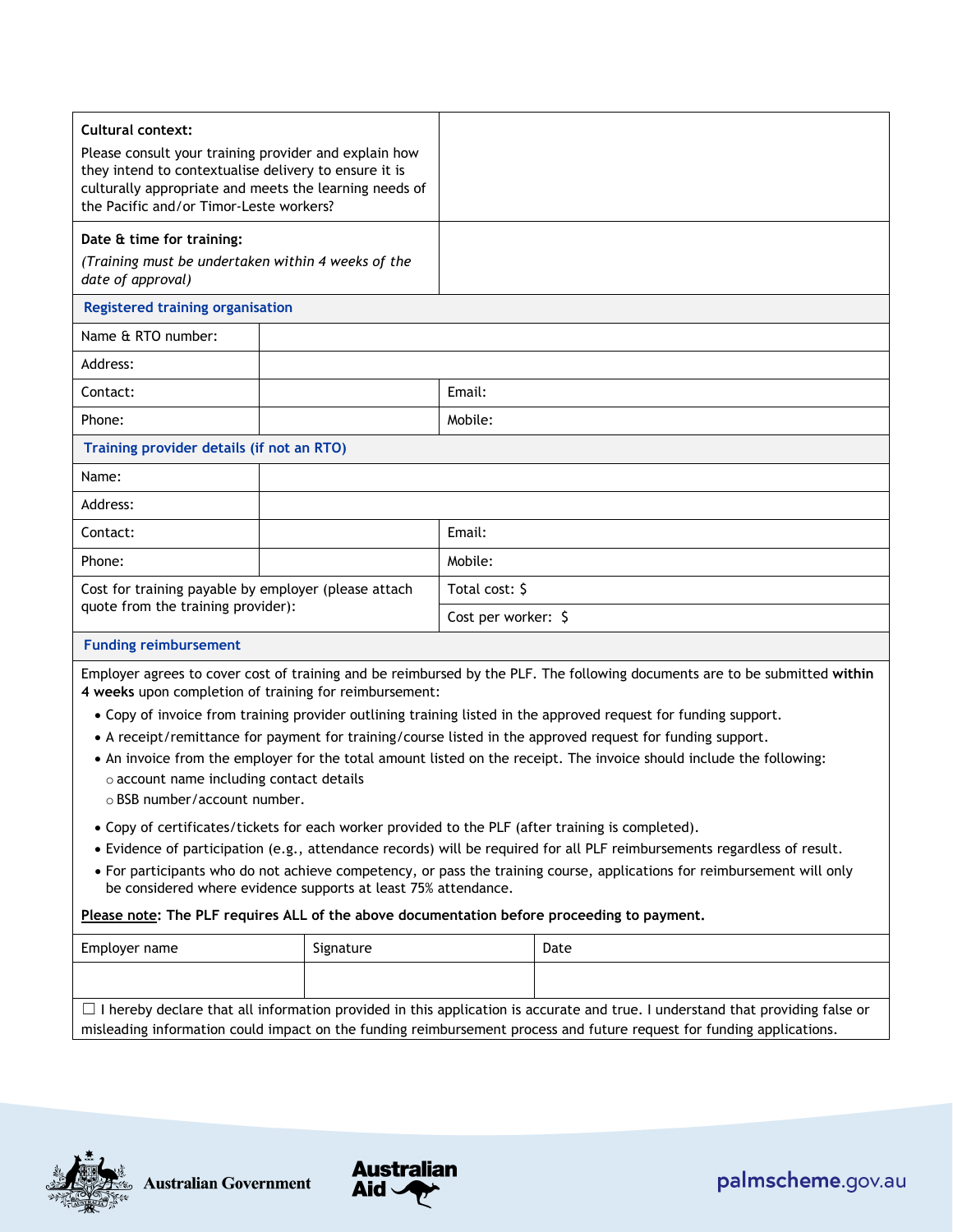## **Skills development program objectives**

To increase the skills and capacity of PLS and SWP workers in Australia by providing culturally sensitive and appropriate opportunities for quality education and training. The program also supports PALM scheme employers' business goals by addressing existing and emerging skills and knowledge needs of staff.

#### **Criteria for approval**

Please complete the following questions to confirm the stated training is relevant to the worker/s current role and future skills and development.

| <b>Training objective</b>                              | <b>Expected training outcomes</b><br>(Please tick all that apply, or add additional relevant<br>outcomes in the blank rows) | <b>Explanation</b><br>(Please explain why the expected training outcomes will meet<br>the training objective)                       |  |
|--------------------------------------------------------|-----------------------------------------------------------------------------------------------------------------------------|-------------------------------------------------------------------------------------------------------------------------------------|--|
| 1. The training delivers benefits for your<br>business | Addresses identified skills shortages<br>∟                                                                                  | E.g., workers on both packing lines require good communication<br>skills and a good understanding of all roles to ensure breakdowns |  |
|                                                        | Better workplace health and safety<br>ட                                                                                     | don't occur and efficiencies are maintained. Breakdowns are very<br>expensive.                                                      |  |
|                                                        | Increased worker motivation<br>L                                                                                            |                                                                                                                                     |  |
|                                                        | Improved workforce sustainability<br>$\overline{\phantom{a}}$                                                               |                                                                                                                                     |  |
|                                                        | Increased efficiencies<br>L                                                                                                 |                                                                                                                                     |  |
|                                                        | Development of a multi-skilled workforce<br>$\overline{\phantom{a}}$                                                        |                                                                                                                                     |  |
|                                                        | Better collaboration within your business                                                                                   |                                                                                                                                     |  |
|                                                        | $\Box$                                                                                                                      |                                                                                                                                     |  |
|                                                        | $\Box$                                                                                                                      |                                                                                                                                     |  |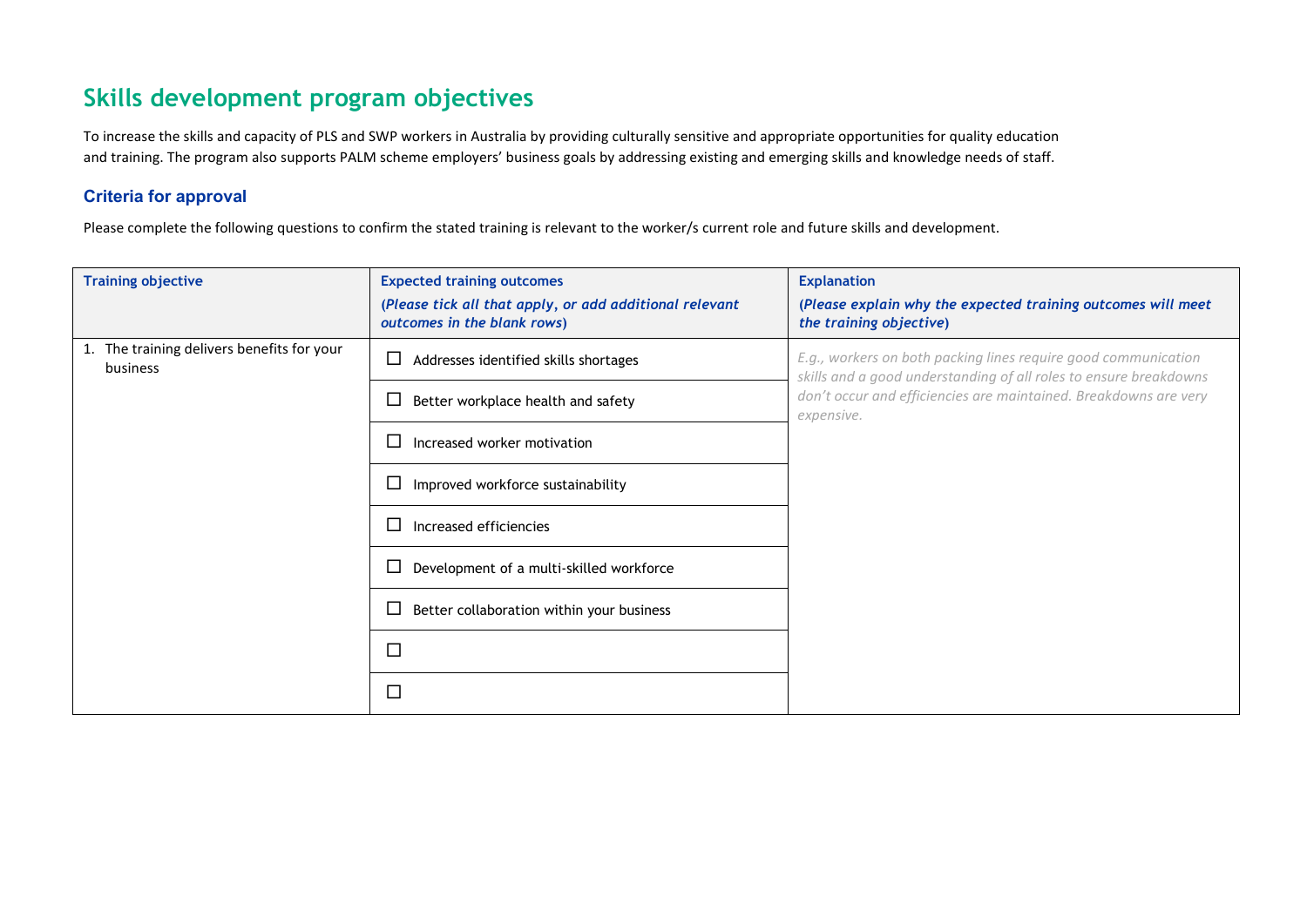| 2. The training delivers benefits for<br>PLS/SWP workers | $\Box$<br>Potential increase in wages for workers                                                   |  |
|----------------------------------------------------------|-----------------------------------------------------------------------------------------------------|--|
|                                                          | Potential promotion for workers<br>□                                                                |  |
|                                                          | Increased responsibilities/competencies<br>$\Box$                                                   |  |
|                                                          | $\Box$<br>Skills that are transferrable to a workers' host country<br>and supports reintegration    |  |
|                                                          | $\Box$<br>Potential pathway to further skills and training<br>development                           |  |
|                                                          | $\Box$                                                                                              |  |
|                                                          | $\Box$                                                                                              |  |
|                                                          |                                                                                                     |  |
| 3. The training demonstrates value for<br>money          | Please note, if making a tier 3 application you are not<br>required to demonstrate value for money. |  |
|                                                          | $\Box$                                                                                              |  |
|                                                          | $\Box$                                                                                              |  |
|                                                          | $\Box$                                                                                              |  |
|                                                          | $\Box$                                                                                              |  |